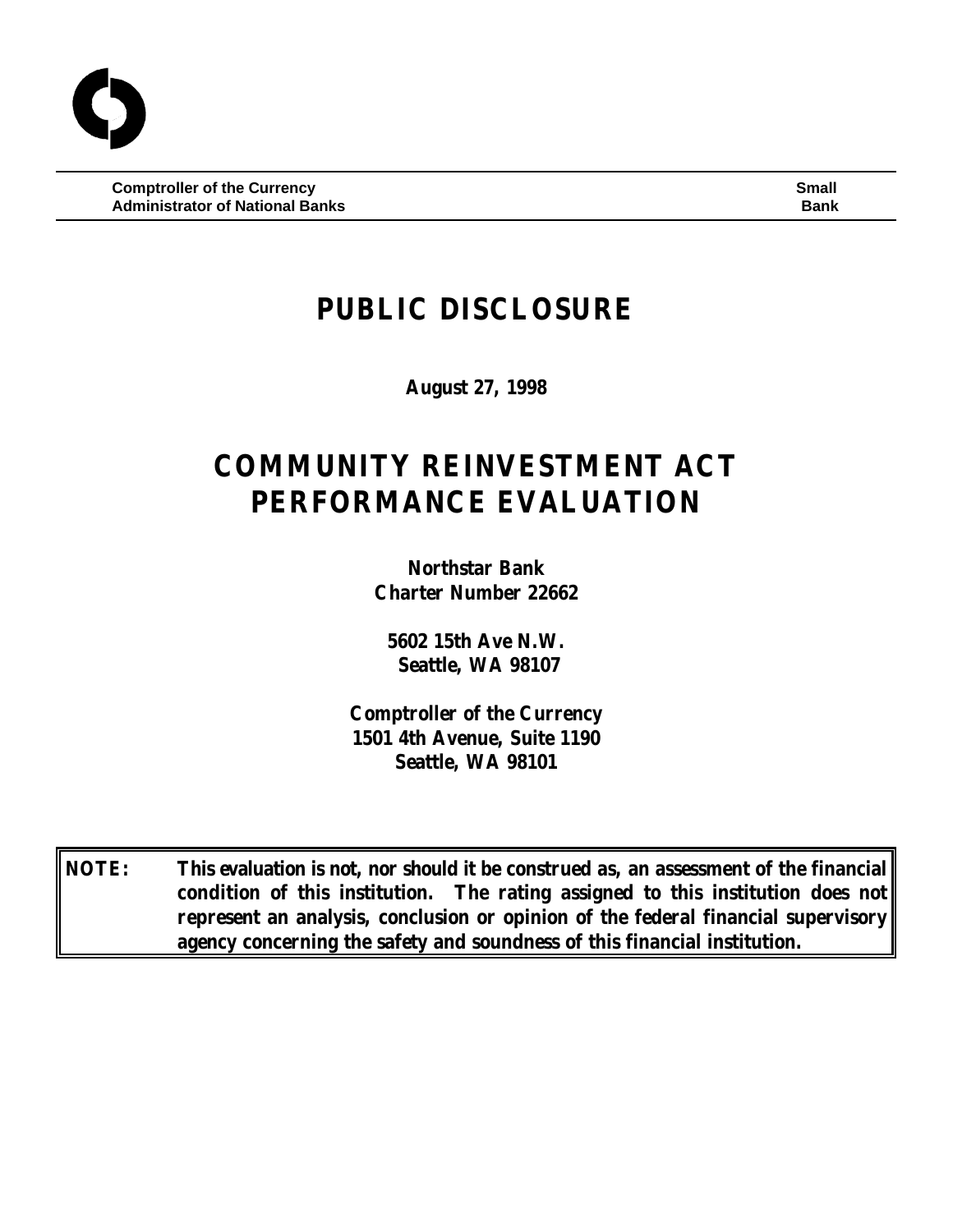#### **GENERAL INFORMATION**

*The Community Reinvestment Act (CRA) requires each federal financial supervisory agency to use its authority when examining financial institutions subject to its supervision, to assess the institution's record of meeting the credit needs of its entire community, including lowand moderate-income neighborhoods, consistent with safe and sound operation of the institution. Upon conclusion of such examination, the agency must prepare a written evaluation of the institution's record of meeting the credit needs of its community.* 

*This document is an evaluation of the Community Reinvestment Act (CRA) performance of Fremont First National Bank dba Northstar Bank, prepared by The Office of the Comptroller of the Currency, the institution's supervisory agency, as of August 27, 1998. The agency rates the CRA performance of an institution consistent with the provisions set forth in Appendix A to 12 CFR Part 25.*

# **INSTITUTION'S CRA RATING:** This institution is rated: **Satisfactory**

Fremont First National Bank, dba Northstar Bank (NSB) demonstrates a reasonable loan-todeposit ratio given the bank's size, its capacity to lend, and the market in which it operates. A substantial majority of the bank's loans are in its assessment area and reflect both a reasonable geographic distribution and reasonable dispersion among individuals of different income levels. The bank's lending to businesses of different sizes and geographic distribution of loans is reasonable considering the bank's limited resources and narrow business focus. NSB has received no written complaints with respect to the CRA since the prior OCC examination.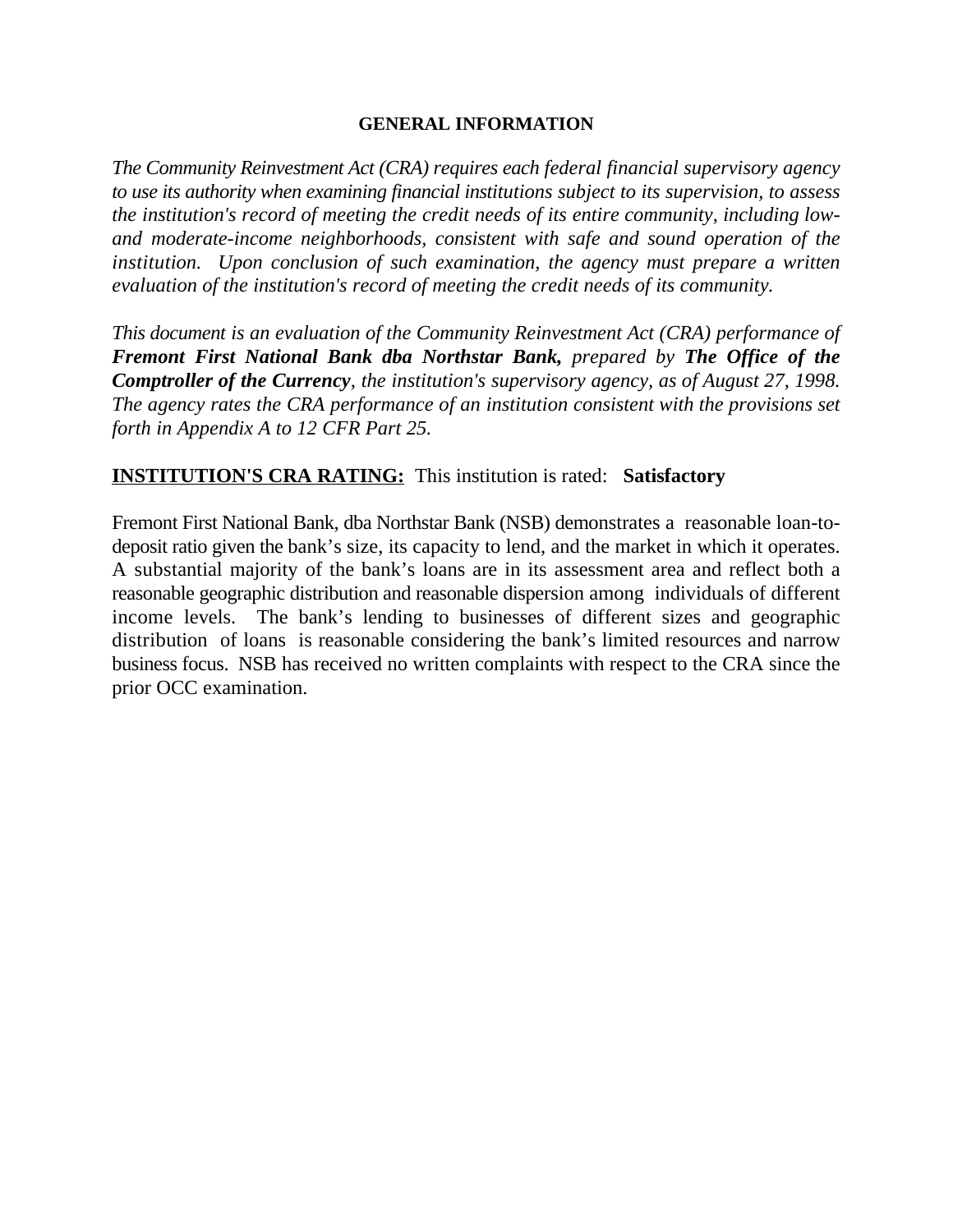## **DESCRIPTION OF INSTITUTION**

Northstar Bank (NSB) is a community bank located in Seattle, Washington. The bank has offices in the Ballard and Fremont districts of Seattle. The bank is owned by approximately 233 shareholders. NSB is in sound financial condition and has total assets of \$37 million as of June 30, 1998. Gross loans are 73% of the bank's assets.

NSB's primary focus is lending to small businesses. The loan portfolio consists of 60% business loans, 36% real estate loans and 4% consumer loans. The bank's residential real estate portfolio consists mainly of 1-4 family residential loans which are primarily houseboat loans. Due to its size, the bank does not have the capacity or expertise necessary to originate significant volumes of residential loans. Customers who inquire about conventional mortgage loans are referred to a local mortgage company. The bank has identified the need for 1-4 family floating houseboat loans. This is a segment of the real estate market that the bank has filled by developing a lending program to meet this need. For this examination, we evaluated CRA performance on commercial lending and Home Mortgage Disclosure Act (HMDA) reportable loans.

NSB received a Satisfactory rating for meeting the community's credit needs at the last OCC examination.

# **DESCRIPTION OF ASSESSMENT AREA**

The assessment area meets the requirements of the CRA regulation and does not arbitrarily exclude low or moderate income census tracts. NSB's assessment area consists of the city of Seattle. Based on 1990 Census Data, the bank's assessment area contains 123 census tracts and has a population of 516,383.

The following table shows the distribution of census tracts, small businesses, and families within the assessment area.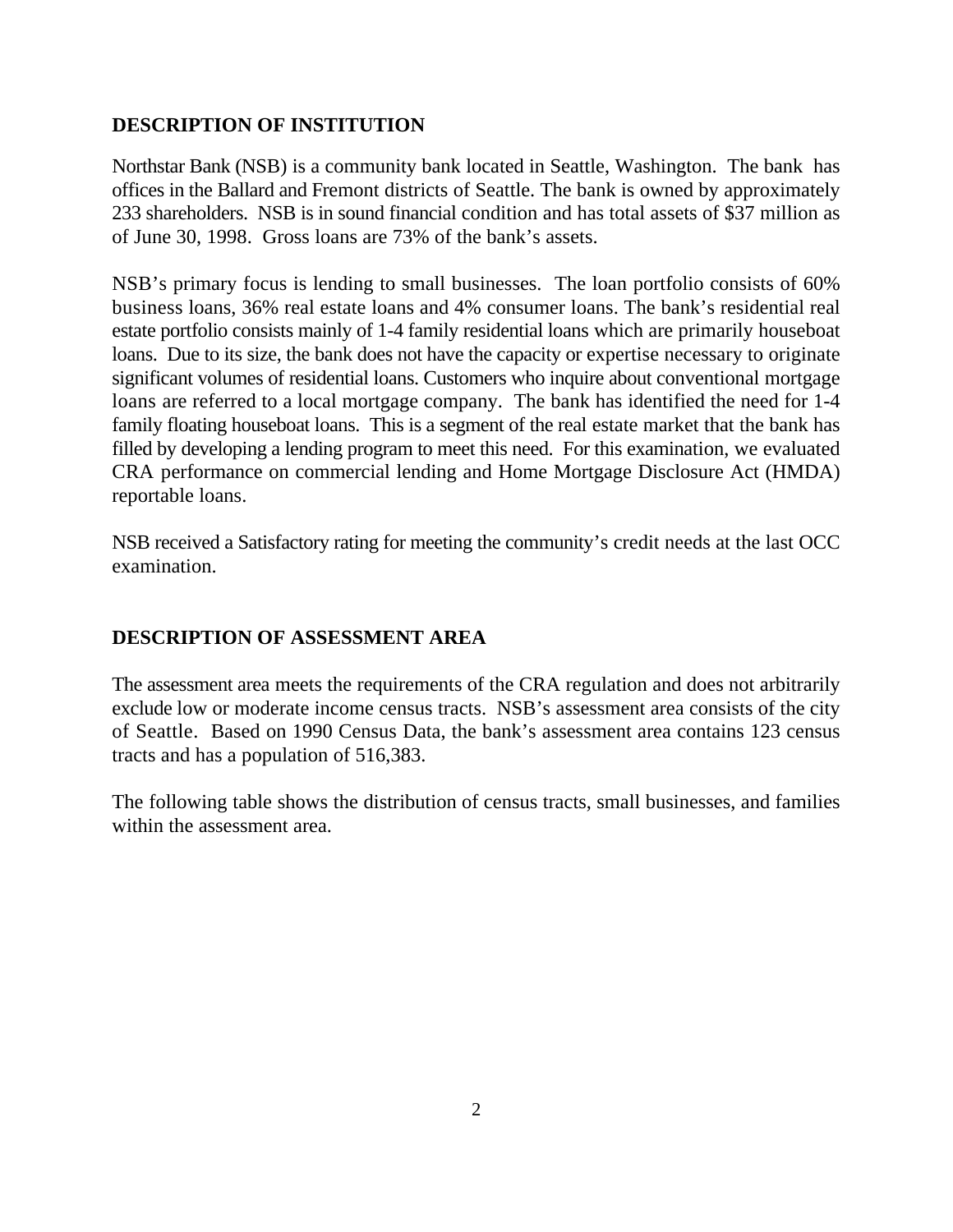| <b>INCOME</b><br><b>CHARACTERISTIC</b><br>OF CENSUS TRACTS | # AND % OF CENSUS<br><b>TRACTS</b> | $# AND \% OF$<br><b>BUSINESSES</b> | % OF FAMILIES |
|------------------------------------------------------------|------------------------------------|------------------------------------|---------------|
| Low Income                                                 | 9<br>7%                            | 2,444<br>7%                        | 4%            |
| Moderate Income                                            | 29<br>24%                          | 8,654<br>27%                       | 23%           |
| Middle Income                                              | 53%<br>65                          | 13,359<br>41%                      | 56%           |
| <b>Upper Income</b>                                        | 20<br>16%                          | 8,065<br>25%                       | 17%           |
| <b>TOTAL:</b>                                              | 100%<br>123                        | 32,522<br>100%                     | 100%          |

The 1990 median family income for the Seattle Metropolitan Statistical Area (MSA) is \$43,103 based on U.S. Census Bureau data. The Department of Housing and Urban Development (HUD) has estimated the 1998 median family income for the Seattle MSA at \$59,000. The major employer in the area is the Boeing Company, and the business activity of Boeing significantly affects the economy of Puget Sound. Boeing continues to be the largest exporter of goods in the United States. International trade, technology, and tourism continue to be strong areas of the economy. Based on information published by the Seattle Times in January, 1998, the median home price for a 3 bedroom house in Seattle was \$191,200.

Competition is significant with at least 25 commercial banks, 10 thrifts and well over 100 mortgage companies serving the same market area. The banks include several community banks, and numerous branches of regional and multinational banks.

We conducted two community contacts in the bank's assessment area to learn about credit needs within the community and how well financial institutions are addressing the needs of the community. The community contacts represented a business group and a local government office. The primary credit needs noted by these organizations were small business loans and affordable housing, which is indicative of a tight real estate market. Both contacts indicated that local credit needs were being met by the local institutions.

### **CONCLUSIONS WITH RESPECT TO PERFORMANCE CRITERIA:**

### **LOAN TO DEPOSIT RATIO**

NSB's loan-to-deposit ratio is reasonable given the bank's size, its capacity to lend, and the market in which it operates.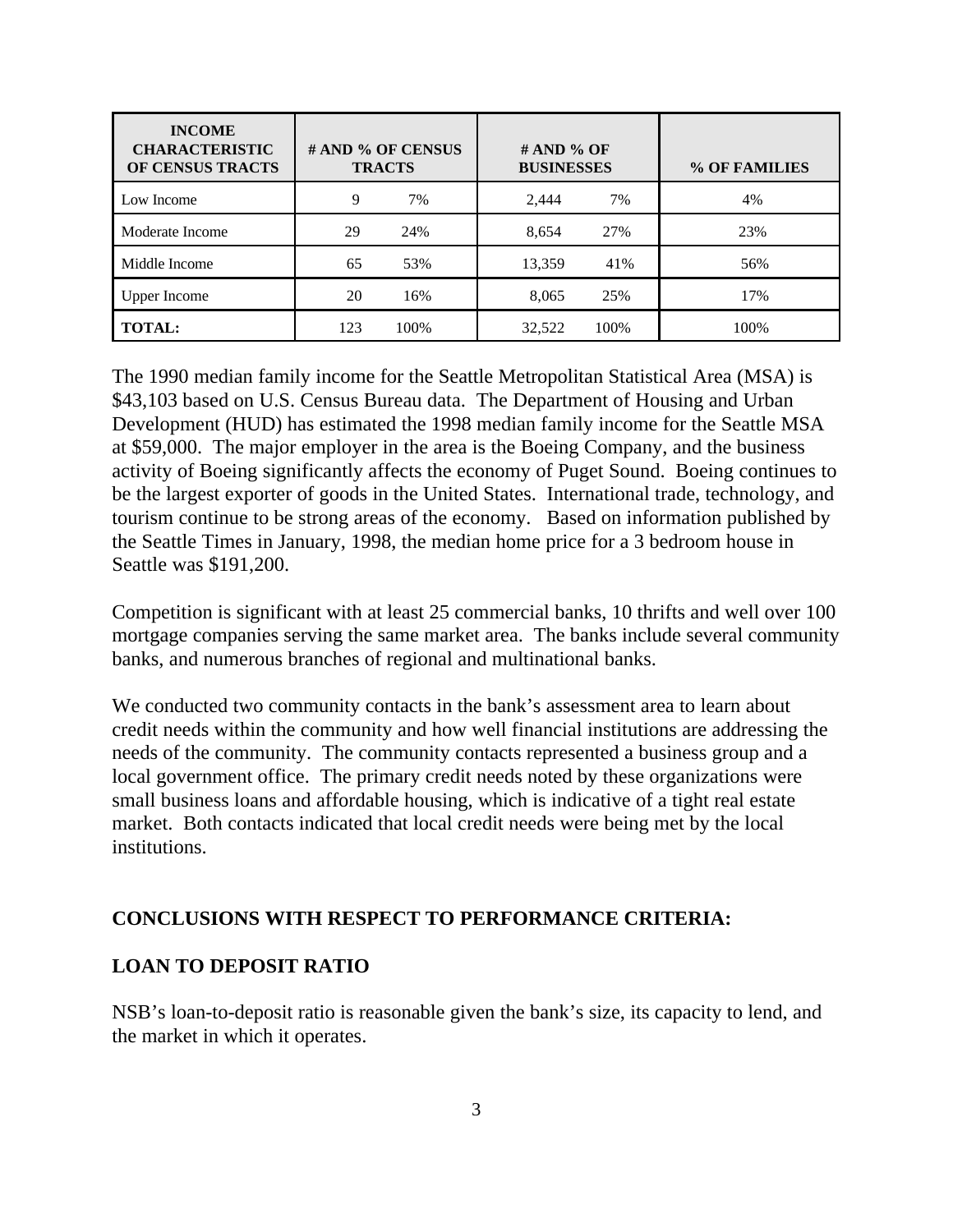We analyzed NSB's loan-to-deposit ratio over the period September 30, 1996 through June 30, 1998. During these eight quarters, the bank's loan-to-deposit ratio ranged from a high of 89.2% at June 30, 1997 to a low of 68.6% at June 30, 1996 with an average ratio of 83.5%.

We compared NSB's performance under this criterion to six banks with total assets between \$18 million and \$84 million in the Seattle metropolitan area. These banks had an average loan-to-deposit ratio over the same period of 71%.

#### **LENDING IN THE ASSESSMENT AREA**

Our review encompassed the bank's small business and residential lending over the period January 1, 1997 through August 18, 1998. Over that period, a substantial majority of NSB's loans were made within its assessment area.

Based on bank data, 260 loans of all types were originated over the period. We sampled a portion of commercial and residential loans to determine the validity of the geographic data collected by the bank. We found an error rate of 16% for each product type due to incomplete or incorrect data. As such, we based our analysis on a sample of 73 loans. Based on this sample, 92% of loans by number and 85% by dollar volume were originated within the assessment area.

The following tables show the number and dollar amount of NSB's loans originated within and outside it's assessment area over the review period.

| <b>GEOGRAPHIC</b><br><b>LOCATION OF</b><br><b>LOANS</b> | # OF TOTAL<br><b>LOANS</b> | % OF TOTAL<br><b>LOANS</b> | \$ OF TOTAL<br><b>LOANS</b> $(000's)$ | % of \$ VOLUME<br><b>OF TOTAL</b><br><b>LOANS</b> |
|---------------------------------------------------------|----------------------------|----------------------------|---------------------------------------|---------------------------------------------------|
| Inside A. A.                                            | 67                         | 92%                        | \$8,519                               | 85%                                               |
| Outside A. A.                                           | h                          | 8%                         | \$1,498                               | 15%                                               |
| <b>TOTAL:</b>                                           | 73                         | 100%                       | \$10,017                              | 100%                                              |

### **LENDING TO BUSINESSES OF DIFFERENT SIZES AND BORROWERS OF DIFFERENT INCOMES**

The lending distribution in the assessment area is reasonable. The bank originated l40 business loans from January 1, 1997 through August 18, 1998. We analyzed a sample of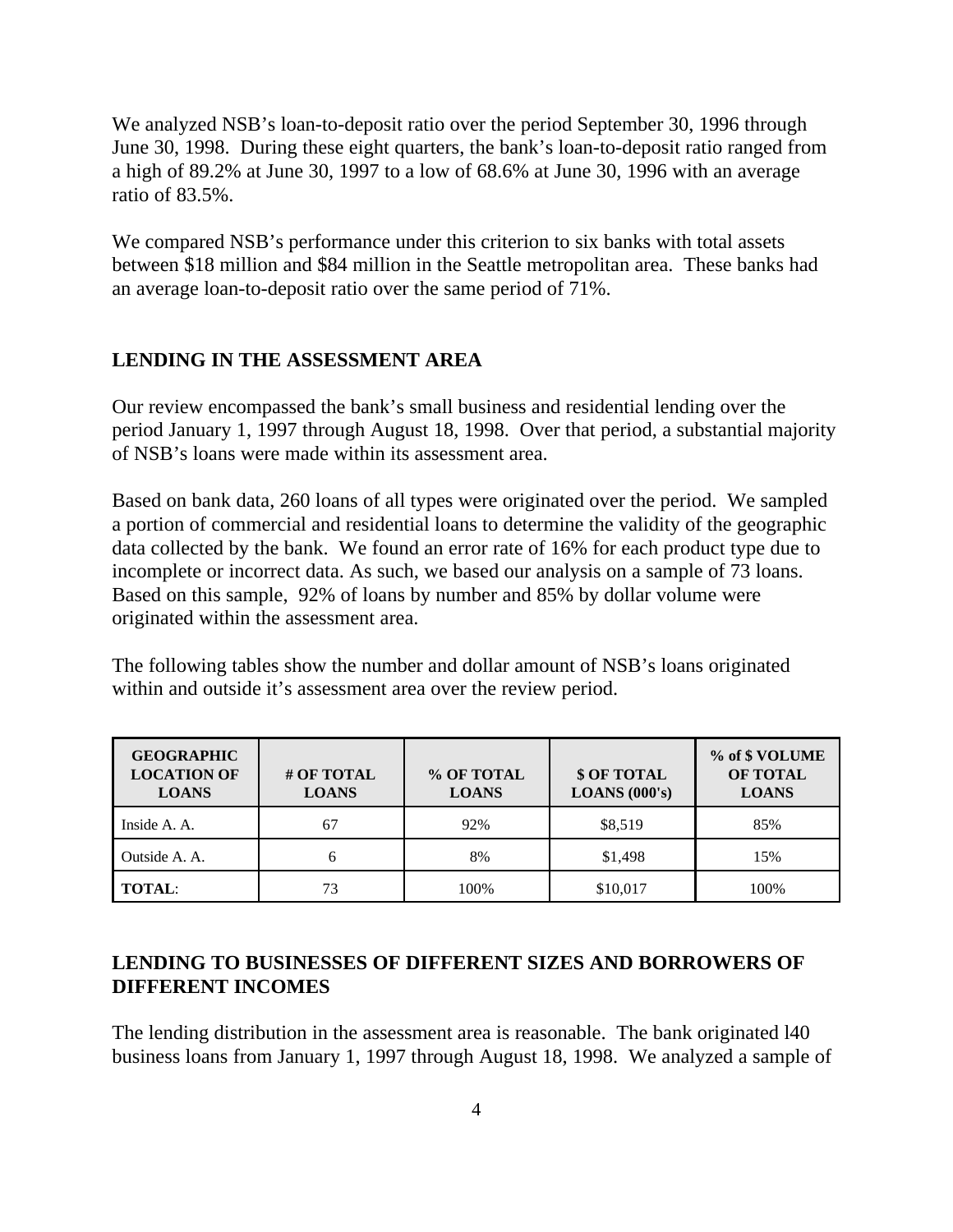these loans to estimate the distribution of the bank's business loans among borrowers of different sizes. Our sample consisted of 29 loans, representing 21% of business loan originations. The following table shows the distribution of the business loans we reviewed by revenue size.

| <b>GROSS</b><br><b>BUSINESS</b><br><b>REVENUES</b><br>(000'S) | # $OF$<br><b>BUSINESSES IN</b><br><b>ASSESSMENT</b><br><b>AREA</b> | $%$ OF<br><b>BUSINESSES IN</b><br><b>ASSESSMENT</b><br><b>AREA</b> | # OF LOANS<br><b>REVIEWED</b> | % OF LOANS<br><b>REVIEWED</b> |
|---------------------------------------------------------------|--------------------------------------------------------------------|--------------------------------------------------------------------|-------------------------------|-------------------------------|
| $$0 - $500$                                                   | 22,038                                                             | 79%                                                                | 14                            | 48%                           |
| $$501 - $1,000$                                               | 2,434                                                              | 8%                                                                 | 3                             | 10%                           |
| $$1,000+$                                                     | 3,509                                                              | 13%                                                                | 12                            | 42%                           |
| <b>TOTAL:</b>                                                 | 27,981                                                             | 100%                                                               | 29                            | 100%                          |

#### **DISTRIBUTION OF BUSINESS LOANS BY REVENUE SIZE OF BUSINESS**

A more detailed breakdown of the bank's business lending performance to very small businesses is shown in the table below.

| <b>GROSS BUSINESS REVENUE</b><br>(000'S) | # OF LOANS | % OF LOANS |
|------------------------------------------|------------|------------|
| $$0 - $100,000$                          |            | 24%        |
| $$100,001 - $250,000$                    | ◠          | 7%         |
| $$250,001 - $500,000$                    |            | 17%        |
| $$500,001 - $1,000,000$                  | 3          | 10%        |
| $$1,000,001 +$                           | 12         | 42%        |
| <b>TOTAL:</b>                            | 29         | 100%       |

#### **DISTRIBUTION OF BUSINESS LOANS BY REVENUE SIZE OF BUSINESS**

Fifty-eight percent of the business loans in our sample were to borrowers with revenues less than \$1 million, while 87% of the businesses in the bank's assessment area had revenues less than \$1 million. NSB's lending pattern does not reflect the business demographics due to several factors. According to Vice President and Senior Loan Officer Jack Myles, many of the small business owners use personal credit cards and home equity lines of credit to meet the businesses credit needs. Also, two of the largest U.S. Small Business Administration (SBA) lenders in the state have market areas that are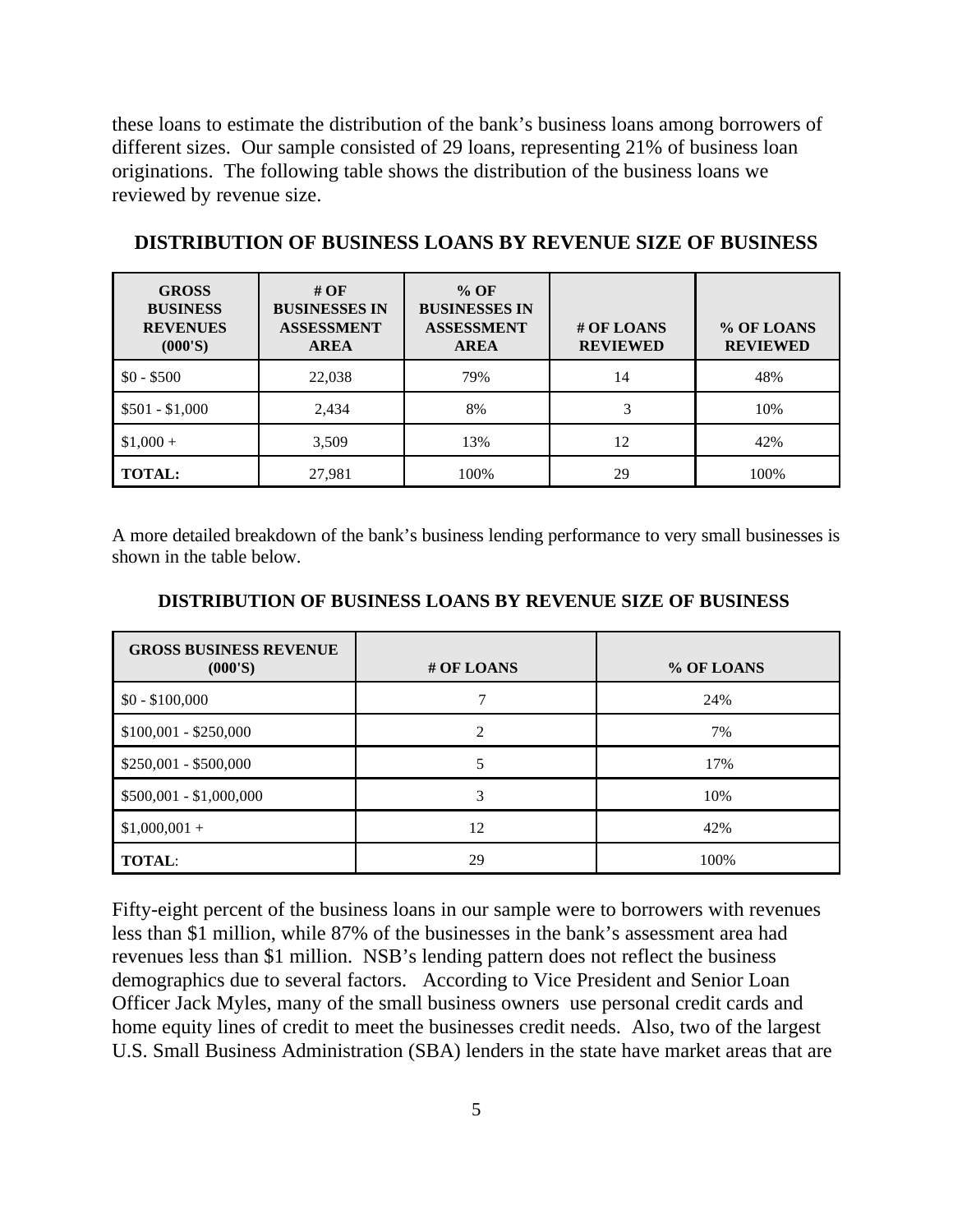in the bank's assessment area. Myles pointed out that the bank does offer SBA loans but does not have the systems or personnel to do large volumes of this type of lending. VP Myles also stated that the bank does not intentionally target business with revenues of \$1 million or greater. For example, during the first half of 1998, NSB conducted a mass mailing to 600 businesses in its assessment area with the intention of developing a banking relationship with businesses regardless of size. The parameters for mailing were *all* businesses located in the Ballard, Fremont, Queen Anne, Crown Hill and Green Lake neighborhoods. Based on these mitigating factors, lending to businesses of different sizes is considered reasonable.

We also analyzed the income distribution of NSB's 1 to 4 family residential loans in the assessment area. Our sample consisted of all 1998 HMDA reportable loans and a sample of 21 residential loans made in 1997. Our 1997 sample represented approximately 53% of the 1997 1 to 4 family residential originations. Two loans on the HMDA report did not have income information and two were not in the assessment area. Thus, 40 loans were analyzed for income distribution. The analysis is summarized in the table below.

| <b>APPLICANT INCOME</b><br><b>AS A PERCENT OF</b><br><b>MSA MEDIAN</b> | % OF TOTAL<br><b>FAMILIES</b> | # OF 1 TO 4 FAMILY<br><b>RESIDENTIAL LOANS</b> | % OF 1 TO 4 FAMILY<br><b>RESIDENTIAL LOANS</b> |
|------------------------------------------------------------------------|-------------------------------|------------------------------------------------|------------------------------------------------|
| Low Income                                                             | 22%                           |                                                | 8%                                             |
| Moderate Income                                                        | 20%                           | 6                                              | 15%                                            |
| Middle Income                                                          | 24%                           | 8                                              | 20%                                            |
| <b>Upper Income</b>                                                    | 34%                           | 23                                             | 57%                                            |
| <b>TOTAL:</b>                                                          | 100%                          | 40                                             | 100%                                           |

#### **1997 AND 1998 BORROWER DISTRIBUTION BY INCOME LEVEL - RESIDENTIAL REAL ESTATE**

This segment of the portfolio consists primarily of floating houseboat loans (rather than conventional 1-to-4 family real estate loans), and the distribution pattern of these loans is indicative of the floating houseboat market served. This type of loan is unique in nature, and carries with it certain risks not inherent in a conventional real estate loan. Consequently, the bank requires a 20% down payment from the borrower. Given this requirement, and the cost of purchasing and maintaining a houseboat, more of these borrowers tend to be upper income individuals. In light of these circumstances, we do not consider the above distribution to be unreasonable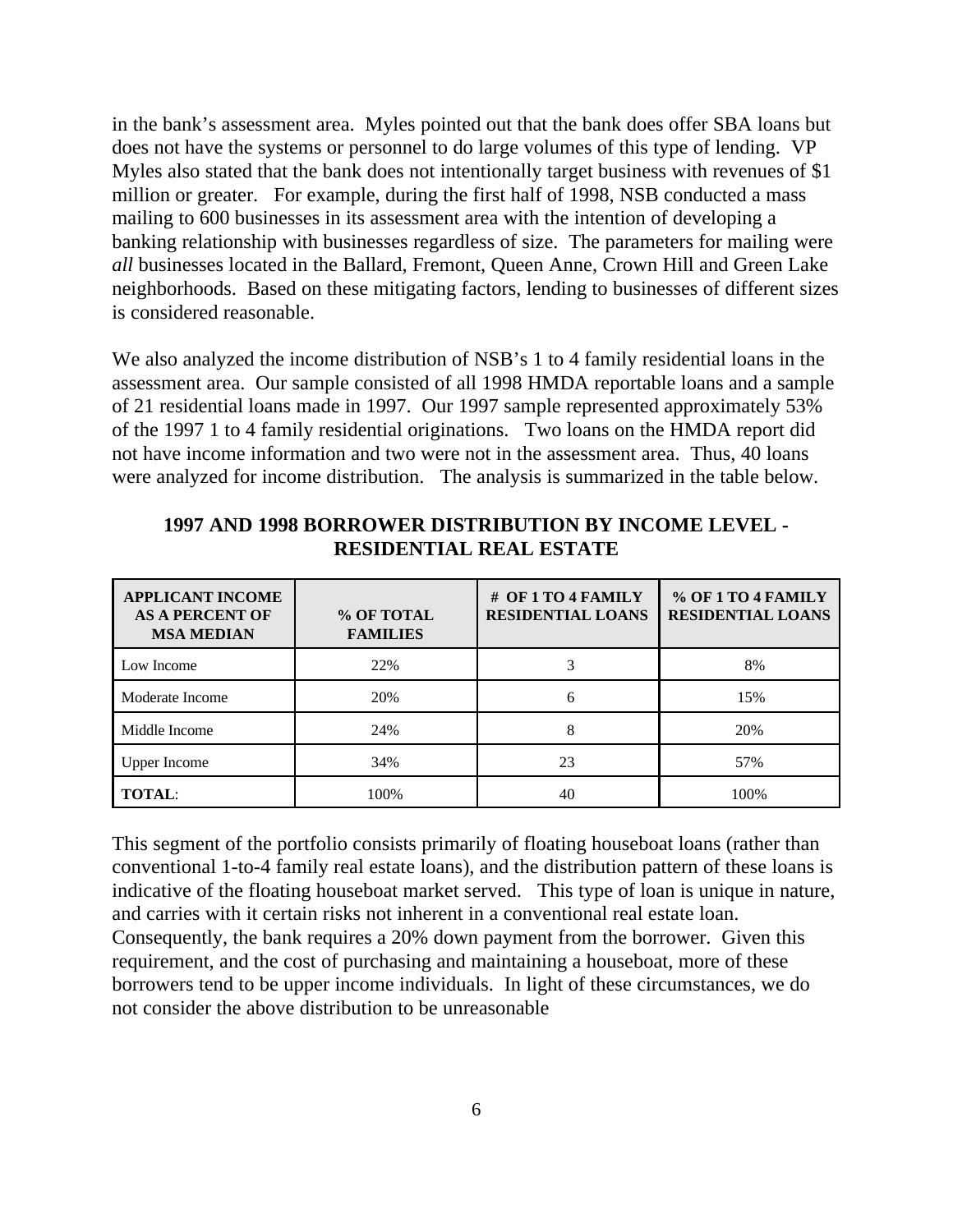# **GEOGRAPHIC DISTRIBUTION OF LOANS**

Geographic distribution of the bank's loans reflects reasonable dispersion throughout its assessment area.

We used our sample of business loans to estimate the geographic distribution of the bank's business loans among census tracts of various income levels. The following table compares the distribution of the loans we reviewed to the income distribution of census tracts.

Twenty-five of the original sample of 29 business loans were originated within the bank's assessment area, and these loans are analyzed in the table below.

| <b>INCOME</b><br><b>CHARACTERISTIC</b><br>OF CENSUS TRACTS | % OF TOTAL CENSUS<br><b>TRACTS</b> | # OF BUSINESS<br><b>LOANS</b> | % OF TOTAL LOANS |
|------------------------------------------------------------|------------------------------------|-------------------------------|------------------|
| Low Income                                                 | 7%                                 |                               | 0%               |
| Moderate Income                                            | 24%                                |                               | 28%              |
| Middle Income                                              | 53%                                | 15                            | 60%              |
| <b>Upper Income</b>                                        | 16%                                |                               | 12%              |
| <b>TOTAL:</b>                                              | 100%                               | 25                            | 100%             |

# **GEOGRAPHIC DISTRIBUTION OF BUSINESS LOANS**

Overall, the distribution of the loans reflect reasonable dispersion throughout NSB's assessment area. Although none of the sampled loans were in low income census tracts, loans made to low and moderate income census tracts are proportionate to the census tract demographics. As noted above, VP Myles believes that many of the businesses in the low income census tracts tend to be very small businesses that with proprietors who use credit cards and home equity loans to meet their operating needs. Also, businesses in the low income census tracts are closer to several other financial institutions than they are to NSB.

We analyzed the bank's 1998 HMDA data and a sample of 19 residential real estate loans made in 1997 to estimate the distribution of these loans among census tracts of various income levels. This segment is made up primarily of floating houseboat loans.

The following table compares the geographic distribution of residential loans to the income distribution of census tracts within NSB's assessment area.